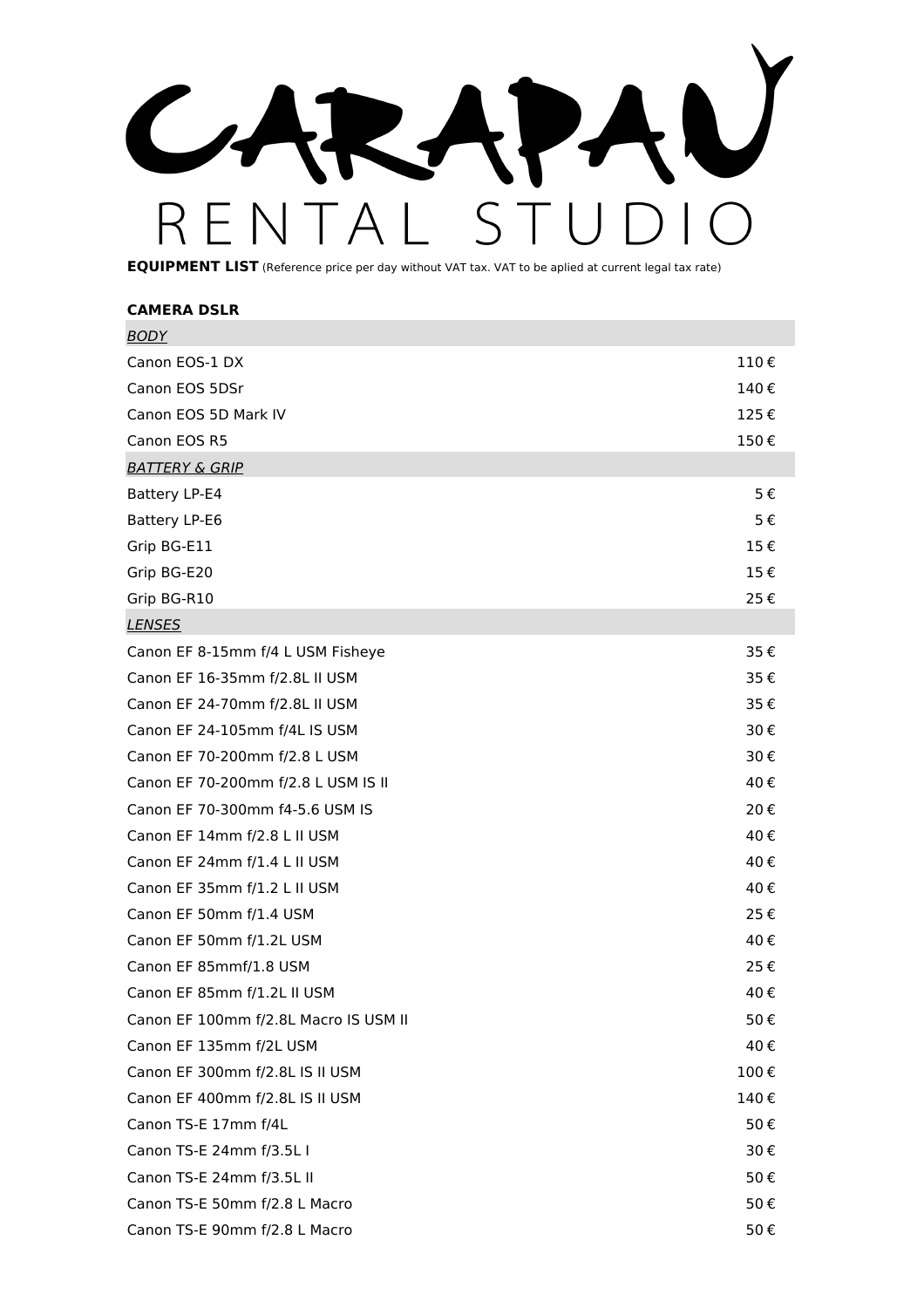| <b>OTHERS</b>                          |         |
|----------------------------------------|---------|
| Polarizer Filter (B&W/Rodensotck)      | 8€      |
| Canon Adapter Drop-in Filter EF-EOS-R  | 20€     |
| Canon Drop-in Filter Clear             | $5 \in$ |
| Canon Drop-in Filter Polarizer         | 10€     |
| Canon Drop-in Filter ND                | 10€     |
| Canon TC-80N3 Timer Remote Controller  | 10€     |
| Phottix TC-501 Timer Remote Controller | $5 \in$ |

## **MEDIUM FORMAT**

| <b>MEDIUM FORMAT KIT</b>                                               |      |
|------------------------------------------------------------------------|------|
| Kit PhaseOne 645DF+ / PhaseOne IQ1 80 / Mamiya Sekor AF 80mm F2.8 LS D | 450€ |
| LENSES                                                                 |      |
| Schneider Kreuznach AF 28mm F4.5 LS D Aspherical                       | 60€  |
| Schneider Kreuznach AF 35mm F3.5 LS D                                  | 60€  |
| Schneider Kreuznach AF 55mm F2.8 LS D                                  | 50€  |
| Schneider Kreuznach AF 80mm F2.8 LS D                                  | 50€  |
| Schneider Kreuznach 150mm F3.5 LS                                      | 60€  |
| Mamiya Digital MF 120mm F4 D Macro                                     | 50€  |

## **VIEW SYSTEM**

| <b>SILVESTRI</b>               |      |
|--------------------------------|------|
| Flexi Bellow Maxi              | 125€ |
| Rodenstock HR Digaron 4/32mm   | 75€  |
| Rodenstock HR Digaron 4/40mm   | 75€  |
| Rodenstock HR Digaron 5,6/70mm | 50€  |

| <b>DIGITAL BACK</b> |      |
|---------------------|------|
| PhaseOne IQ 180     | 300€ |

# **MICRO ¾ MIRRORLESS**

| Pack KIT with:            | 200€ |
|---------------------------|------|
| Fujifilm X-Pro1           | 100€ |
| Fujinon XF 18mm F2 R      | 35€  |
| FUJINON XF 23mm F1.2 R    | 35€  |
| FUJINON XF 35mm F1.4 R    | 35€  |
| Fujifilm EF-X20 Flash TTL | 20€  |
| <b>ON CAMERA FLASH</b>    |      |
| <u>TTL</u>                |      |
| Profoto A1                | 30€  |
| Canon Speedlite 600 EX-RT | 25€  |
| Metz 45 CL 4 digital Kit  | 20€  |
| <b>FLASH ACCESSORIES</b>  |      |
| Canon CP-E4 BATERIA       | 5€   |
| Profoto A1 Battery        | 5€   |
| <b>CANON ST-E3-RT</b>     | 10€  |
|                           |      |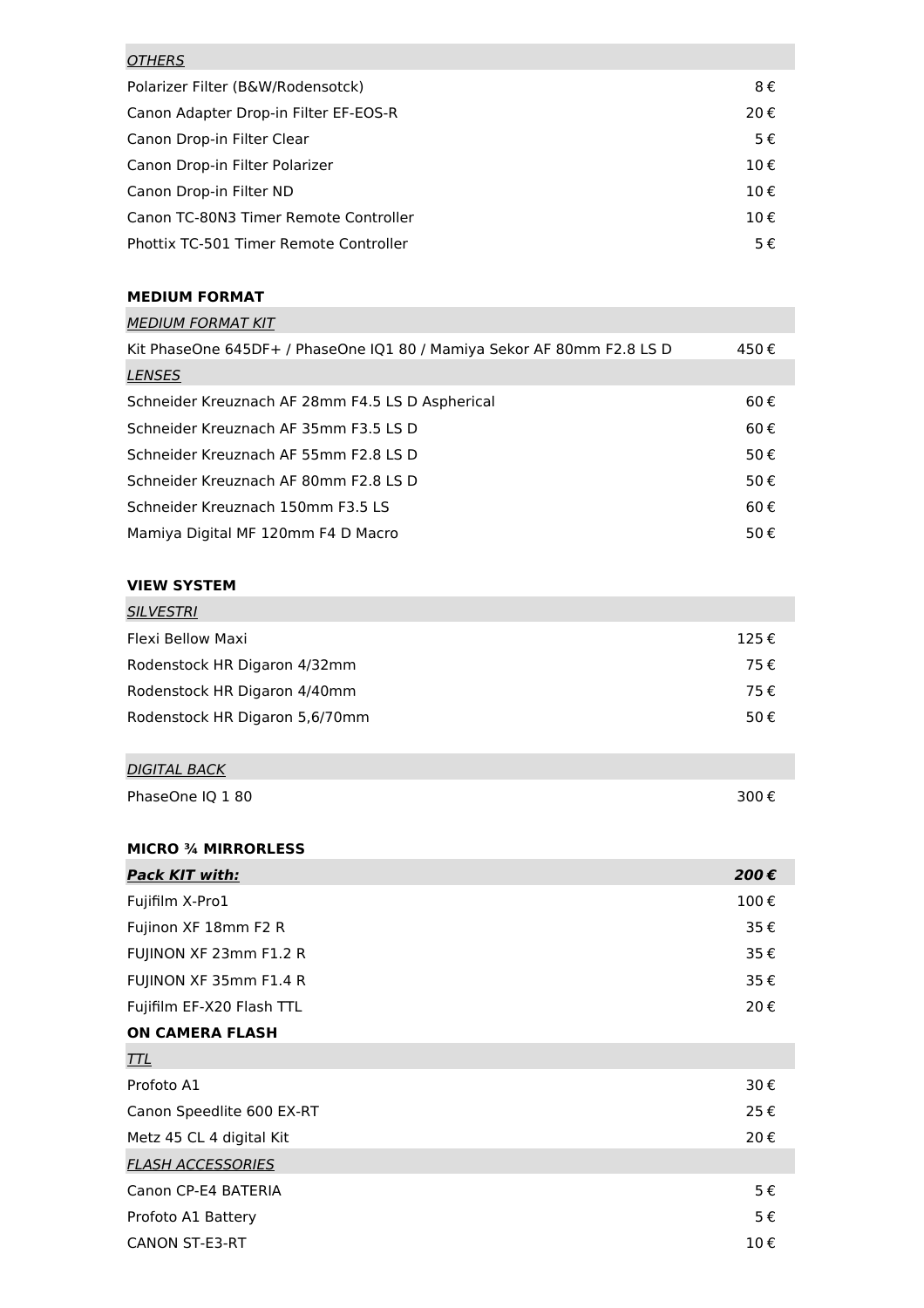# **FLASH SYSTEM SYNC**

| Profoto 1/4 Sync Cable | 3€                     |
|------------------------|------------------------|
| Profoto Air Sync       | 10€                    |
| Profoto Air Remote     | 15€                    |
| Profoto Air TTL-C      | 15€                    |
| Profoto Air USB        | $15 \text{ } \epsilon$ |

### **MEMORY CARDS**

| <b>COMPACT FLASH</b>                                    |                   |
|---------------------------------------------------------|-------------------|
| SanDisk Extreme PRO CF 16GB 90MB/s                      | 5€                |
| SanDisk Extreme CF 16GB 120MB/s                         | 5€                |
| SanDisk Extreme PRO CF 16GB 160MB/s                     | 10€               |
| SanDisk Extreme CF 32GB 120MB/s                         | 10€               |
| SanDisk Extreme Pro CF 32GB 90MB/s                      | 10€               |
| SanDisk Extreme Pro CF 64GB 160MB/s                     | 15€               |
| SD                                                      |                   |
| SanDisk Extreme Pro SD 8GB 95MB/s                       | 5€                |
| SanDisk Extreme Pro SD 16GB 95MB/s                      | 5€                |
| SanDisk Extreme Pro SD 16GB 280MB/s                     | $10 \text{ } \in$ |
| SanDisk Extreme SD 64GB 90MB/s                          | 10€               |
| Sandisk Extreme SD 128GB 170MB/s                        | 10€               |
| <b>CFEXPRESS (Type B)</b>                               |                   |
| SanDisk Extreme Pro CFExpress 64GB 1500MB/s / 800MB/s   | 15€               |
| SanDisk Extreme Pro CFExpress 128GB 1700MB/s / 1200MB/s | 25€               |
| <b>COLOR CONTROL</b>                                    |                   |
| <b>COLORCHECKERS</b>                                    |                   |
| X-Rite ColorChecker Passport                            | 10€               |
| X-Rite Colorchecker Digital SG                          | 20€               |
| <b>PHOTOMETERS</b>                                      |                   |
| Sekonic Flashmate L-308S                                | 10€               |
| Minolta Auto Meter IV F                                 | 10€               |
| Sekonic C-500R Prodigi Color                            | 15€               |
|                                                         |                   |

# **TRIPODS & HEADS**

| TRIPOD                                         |     |
|------------------------------------------------|-----|
| Manfrotto 161MK2B Super Professional           | 35€ |
| Manfrotto 055 Carbon Fibre 3 Section Tripod    | 15€ |
| Manfrotto 055CX4 Carbon Fibre 4 Section Tripod | 20€ |
| Manfrotto MT190XPRO                            | 15€ |
| Manfrotto 117B                                 | 20€ |
| <b>HEADS</b>                                   |     |
| Manfrotto 405 Geared Head                      | 20€ |
| Manfrotto 410 Junior Geared Head               | 15€ |
| Manfrotto MHXPRO-3WG (Geared)                  | 10€ |
| Manfrotto 229 / 029 Head                       | 10€ |
| Manfrotto 808RC4 Standard 3-Way                | 10€ |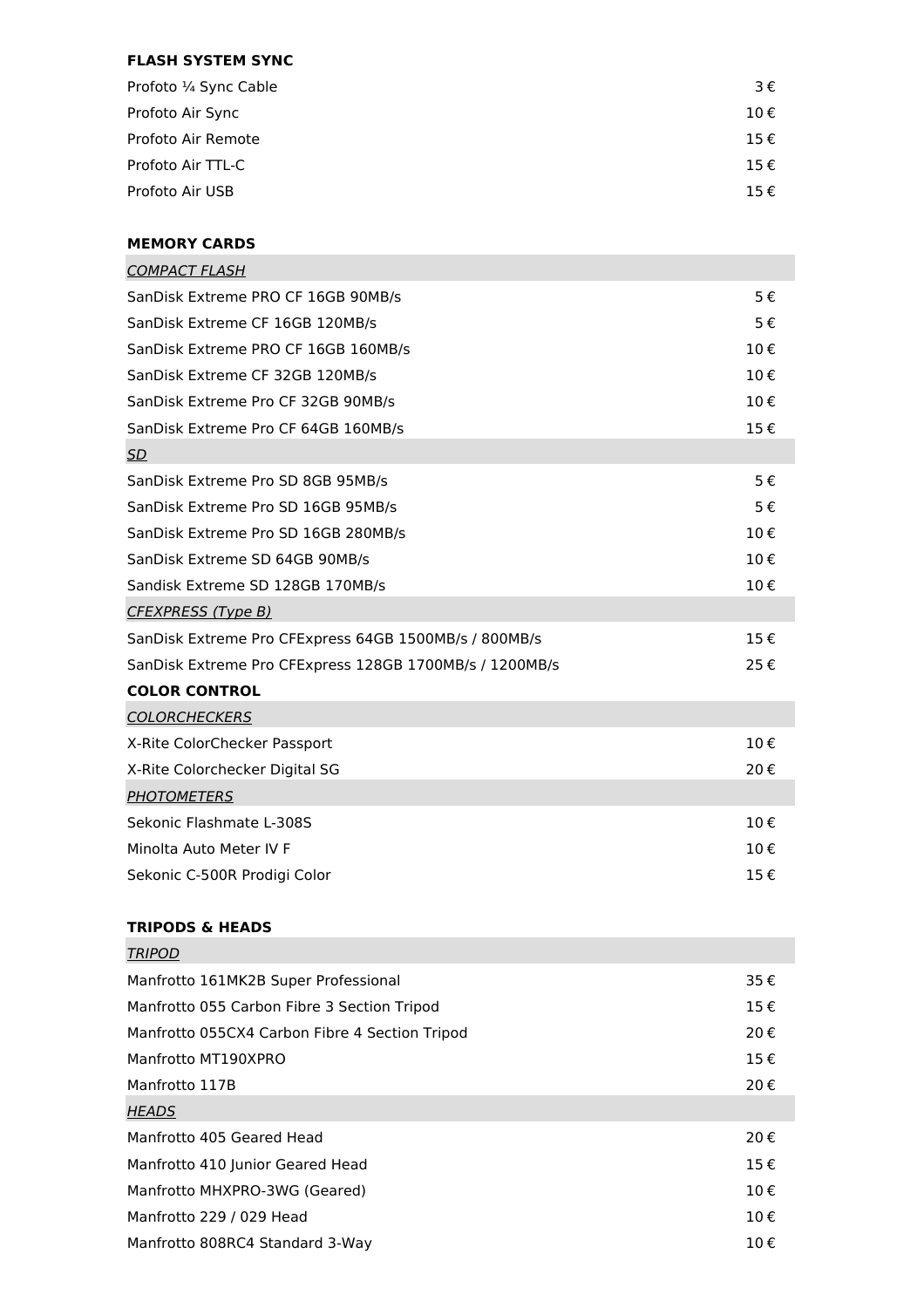| Manfrotto 400 Head                                        | 25€     |
|-----------------------------------------------------------|---------|
| Manfrotto 468MGRC4 Hydroatic Ball Head                    | 10€     |
| Manfrotto MH057M0-RC4 Ball Head                           | 20€     |
| Manfrotto 303 SPH Multi Row Panoramic Head                | 20€     |
| Manfrotto MVH500AH                                        | 15€     |
| Manfrotto 438 Leveling Head                               | 5€      |
| Manfrotto 234RC Tilt Head                                 | $5 \in$ |
| <b>MONOPODS</b>                                           |         |
| Manfrotto 681B monopod                                    | 10€     |
| Manfrotto MPMXPROA3                                       | 10€     |
| <b>STUDIO COLUMN</b>                                      |         |
| Manfrotto 809 Salon 230 + Manfrotto 808RC4 Standard 3-Way | 40€     |

# **PROFOTO FLASHLIGHT SYSTEM**

| <b>GENERATORS &amp; BATTERIES</b>   |         |
|-------------------------------------|---------|
| $Pro-11$                            | 150€    |
| Pro-8A 2400 Air                     | 110€    |
| <b>Acute2 2400</b>                  | 50€     |
| Pro-B4 1000 AirS                    | 80€     |
| Pro-B3 1200 AirS                    | 70€     |
| D1 Air 1000                         | 45€     |
| <b>B1 500 Air</b>                   | 40€     |
| B10 Plus (500)                      | 40€     |
| <b>BATTERIES</b>                    |         |
| B3 Battery (extra)                  | 15€     |
| B4 Battery (extra)                  | 20€     |
| B1 Battery (extra)                  | 10€     |
| B1X Battery (extra)                 | 15€     |
| B10 Battery (extra)                 | 10€     |
| <b>HEADS</b>                        |         |
| ProHead                             | 15€     |
| Pro-B Head                          | 15€     |
| ProRing2                            | 40€     |
| ProTwin                             | 40€     |
| Acute /D4 Head                      | 15€     |
| Acute /D4 Twin                      | 40€     |
| Acute /D4 Ring                      | 40€     |
| StickLight                          | 40€     |
| <b>EXTENSIONS</b>                   |         |
| ProHead Lamp Extension Cable, 10 m  | 10€     |
| ProHead Lamp Extension Cable, 5 m   | $5 \in$ |
| Acute/D4 Lamp Extension Cable, 10 m | 10€     |
| Acute/D4 Lamp Extension Cable, 5 m  | 5€      |
| <b>OTHERS</b>                       |         |
| <b>BatPac</b>                       | 50€     |
| ProGas2                             | 20€     |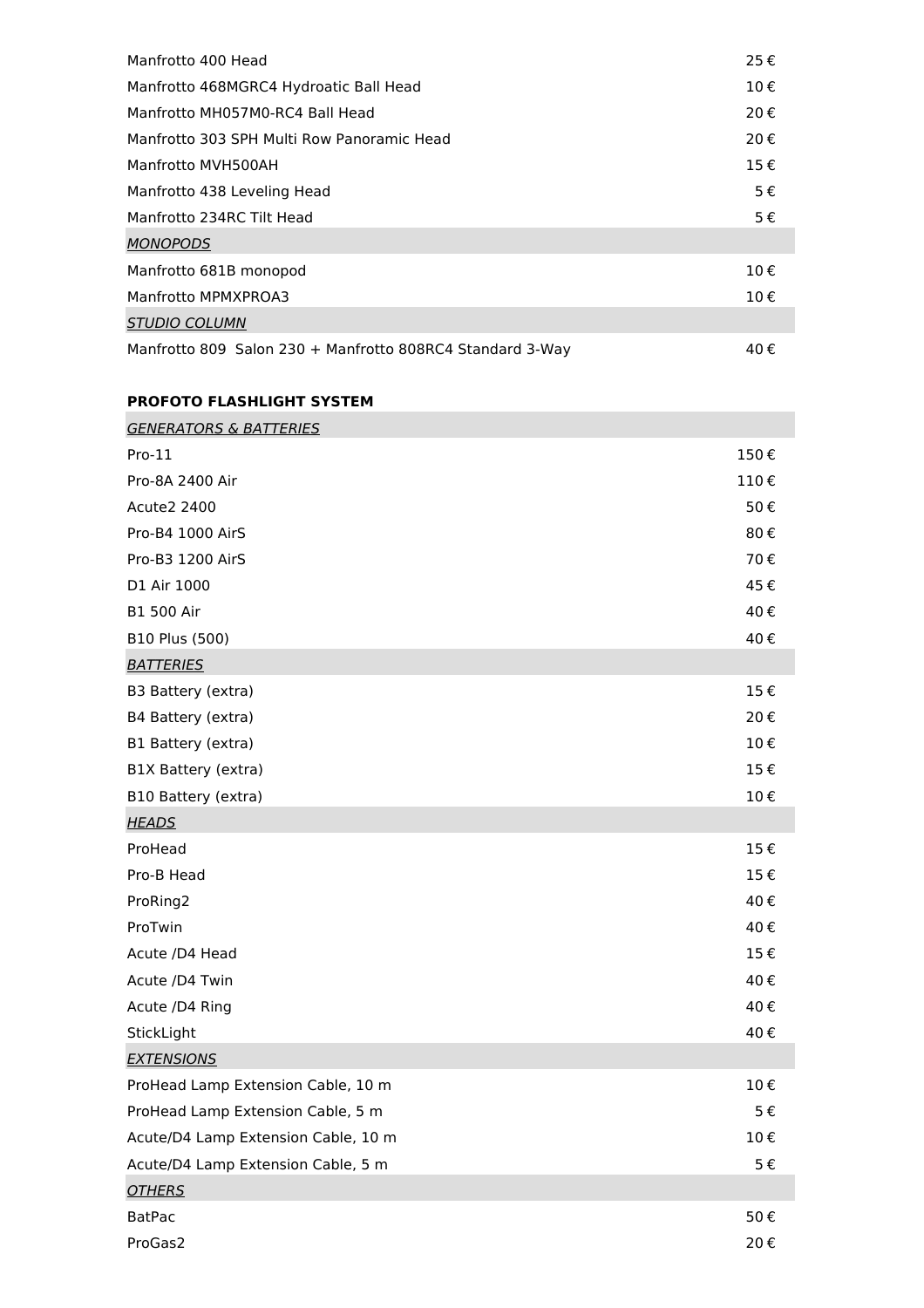# **PROFOTO SHAPING TOOLS**

| <b>REFLECTORS</b>                                   |     |
|-----------------------------------------------------|-----|
| Zoom Reflector                                      | 5€  |
| Magnum Reflector                                    | 15€ |
| Telezoom Reflector                                  | 15€ |
| Widezoom Reflector                                  | 15€ |
| NarrowBeam Reflector                                | 15€ |
| NarrowBeam Travel Reflector                         | 15€ |
| D1 SpillKill Reflector                              | 5€  |
| Disc Reflector for umbrella                         | 5€  |
| Ring / Soflight Reflector (Ringflash)               | 10€ |
| Ring / Close-up Reflector (Ringflash)               | 10€ |
| Ring / Widesoft Reflector (Ringflash)               | 10€ |
| Diffusor for ProRing                                | 10€ |
| Softlight Reflector White (Beauty Dish)             | 25€ |
| <b>LIGHT SHAPING</b>                                |     |
| ProGlobe                                            | 25€ |
| HardBox                                             | 30€ |
| Fresnell Small                                      | 30€ |
| ProFresnel Spot                                     | 30€ |
| <b>Spot Small</b>                                   | 30€ |
| Probox                                              | 30€ |
| Cine Reflector Video Production Kit                 | 75€ |
| <b>BARNDOORS</b>                                    |     |
| Magnum/TeleZoom/NarrowBeam Barndoors                | 5€  |
| Zoom Reflector Barndoors                            | 5€  |
| Pro Fresnel Spot barndoor                           | 5€  |
| <b>HONEYCOMBS &amp; SNOOT</b>                       |     |
| Grid Kit 5, 10 and 20 degree, incl. Bag             | 15€ |
| Honeycomb Grid 10 degree D1                         | 5€  |
| Honeycomb Grid 20 degree D1                         | 5€  |
| Honeycomb Grid 5 degree D1                          | 5€  |
| Honeycomb Grid 25 degree 515 mm (for Softlight)     | 10€ |
| Honeycomb Grid 10 degree Magnum/NarrowBeam/Telezoom | 10€ |
| Honeycomb Grid 10 degree Widezoom                   | 10€ |
| OCF Grid Kit 10, 20, 30                             | 10€ |
| <b>OCF Color Correction Kit</b>                     | 10€ |
| Grid and Filterholder                               | 5€  |
| Snoot                                               | 5€  |
| <u>SOFTBOXES</u>                                    |     |
| Speedring Rfi                                       | 5€  |
| Softbox Rfi 1x1,3 (30x40cm)                         | 15€ |
| Softbox Rfi 1x4 (30X120cm)                          | 25€ |
| Softbox Rfi 2x2 (60X60cm)                           | 15€ |
| Softbox Rfi 2x3 (60X90cm)                           | 20€ |
| Softbox Rfi 3x3 (90X90cm)                           | 20€ |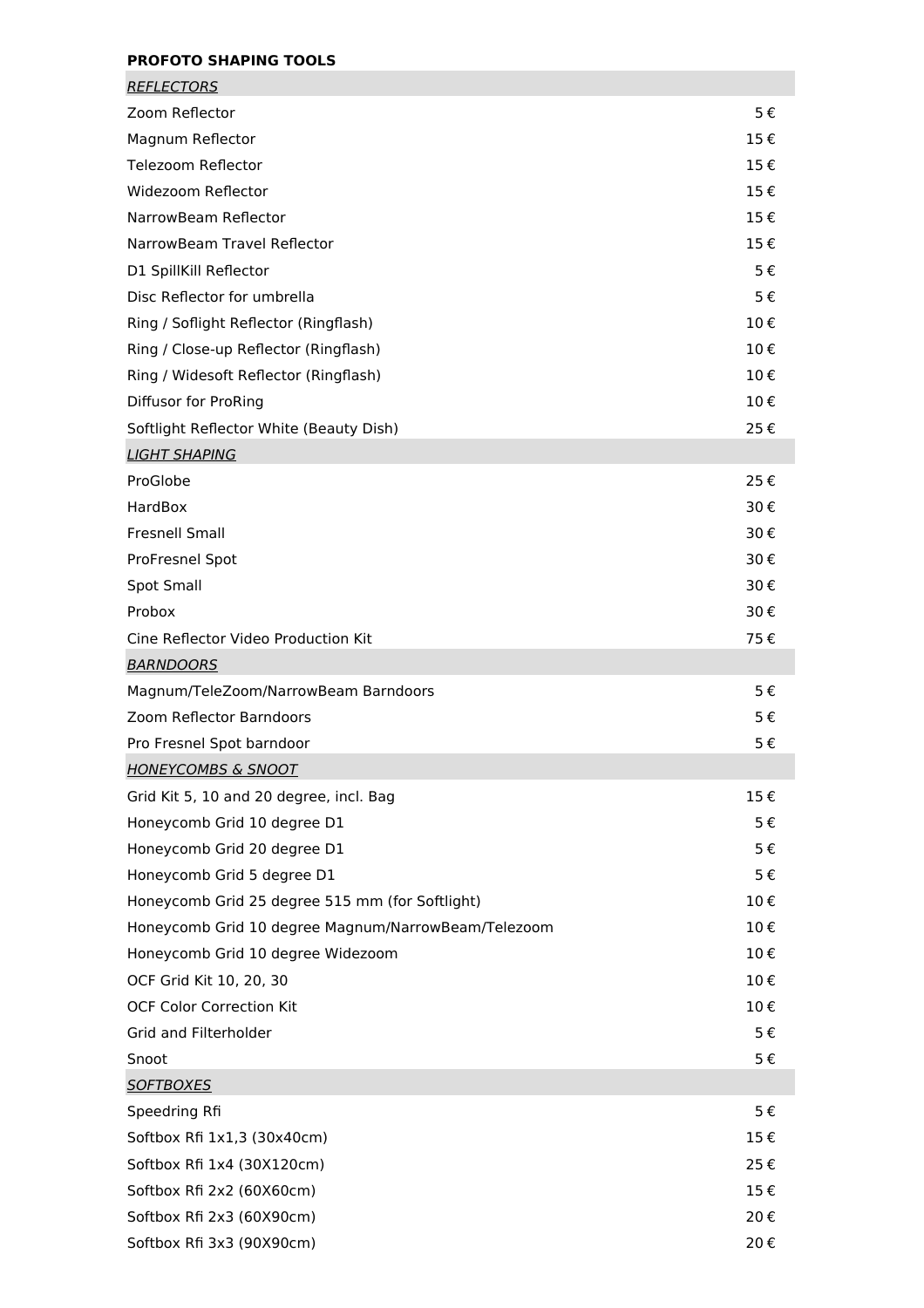| Softbox Rfi 3x4 (90X120cm)                    | 25€ |
|-----------------------------------------------|-----|
| Softbox Rfi 4x6 (120X180cm)                   | 35€ |
| Softbox Rfi 3 Octa (90cm)                     | 25€ |
| Softbox Rfi 5 Octa (150cm)                    | 35€ |
| <b>GRIDS &amp; FRONT DIFUSORS FOR SOFTBOX</b> |     |
| Softgrid 50deg Rfi 1x4'                       | 15€ |
| Softgrid 50deg Rfi 2x2'                       | 15€ |
| Softgrid 50deg Rfi 2x3'                       | 15€ |
| Softgrid 50deg RFi Octa 3'                    | 15€ |
| Stripmask 10cm for 3x4'                       | 15€ |
| Flat Front Diffuser RF 1x1,3                  | 5€  |
| Flat Front Diffuser RF 2x2                    | 5€  |
| Flat Front Diffuser RF 3x3                    | 10€ |
| Flat Front Diffuser RF 3x4                    | 15€ |
| Flat Front Diffuser RF 4x6                    | 20€ |
| <b>UMBRELLAS &amp; ACCESSORIES</b>            |     |
| Translucent umbrella S                        | 5€  |
| White umbrella S                              | 5€  |
| Silver umbrella S                             | 5€  |
| Translucent umbrella M                        | 10€ |
| White umbrella M                              | 10€ |
| Silver umbrella M                             | 10€ |
| Translucent umbrella L                        | 15€ |
| White umbrella L                              | 15€ |
| Silver umbrella L                             | 15€ |
| Umbrella XL Silver                            | 20€ |
| Umbrella XL Translucent                       | 20€ |
| Umbrella XL White                             | 20€ |
| Stand Adapter for Umbrella XL                 | 5€  |
| BackPanel for Umbrella S                      | 5€  |
| BackPanel for Umbrella M                      | 5€  |
| BackPanel for Umbrella L                      | 5€  |
| BackPanel for Umbrella XL                     | 5€  |
| Umbrella Diffuser S                           | 5€  |
| Umbrella Diffuser M                           | 5€  |
| Umbrella Diffuser L                           | 5€  |
| Umbrella Diffuser XL                          | 5€  |

## **STANDS & GRIP**

| 5€       |
|----------|
| $15 \in$ |
| 25€      |
| 50€      |
| 25€      |
| 10€      |
|          |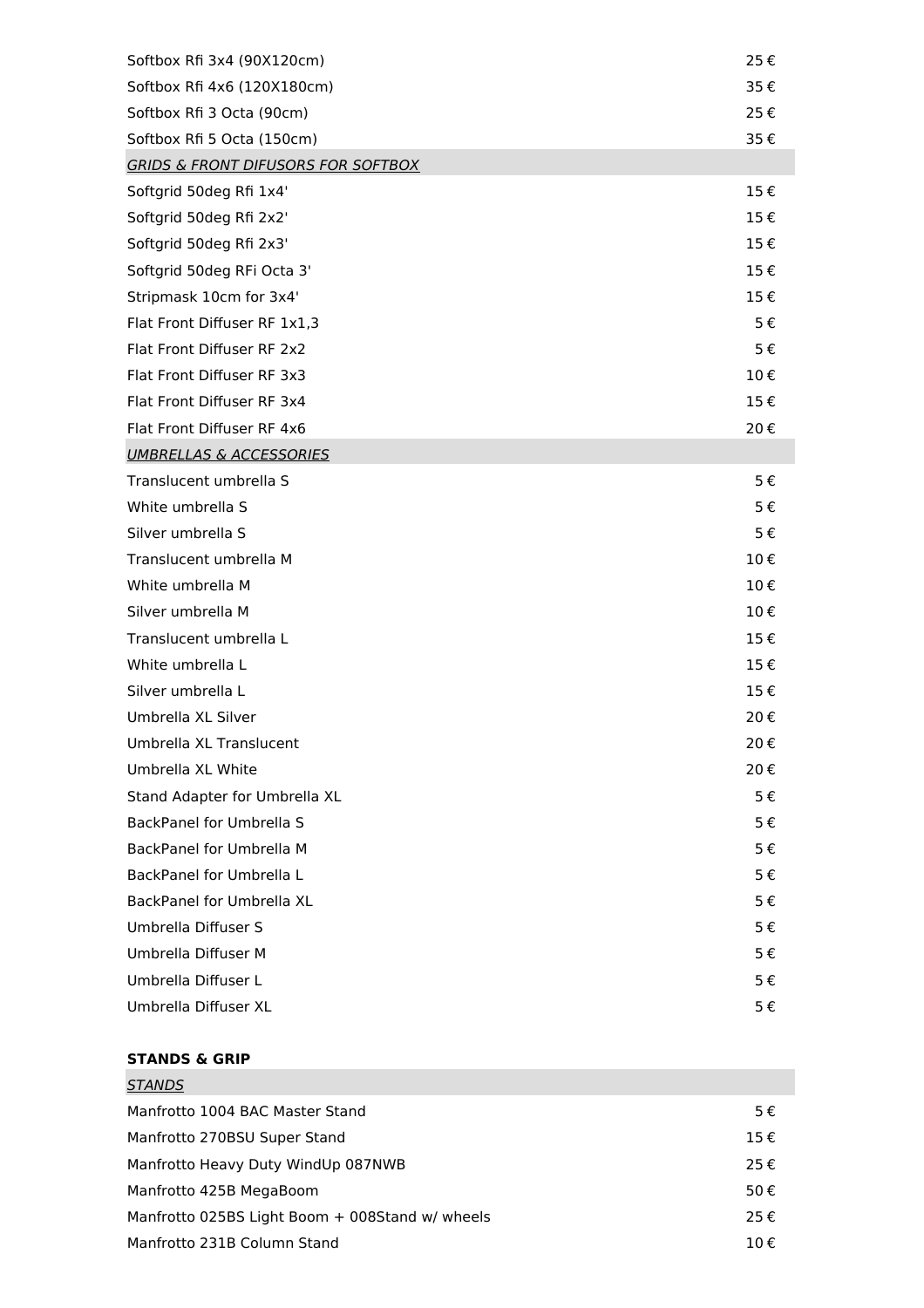| Avenger A2025L 30" C-Stand w/ Sliding Leg+ Grip Arm    | 10€       |
|--------------------------------------------------------|-----------|
| Avenger A2030D C-Stand Detachable 40" + Grip Arm       | 10€       |
| Avenger A2033 C-Stand 40" + Grip Arm Black             | 10€       |
| TRE-D 7855 Giant steel Stand                           | 20€       |
| Manfrotto Extension 146B                               | 5€        |
| Manfrotto 297 Large Roller Base                        | 10€       |
| Manfrotto 299 Small Roller Base                        | 10€       |
| Manfrotto 052B stand                                   | 5€        |
| Manfrotto Nano stand                                   | 5€        |
| Multiblitz 005/LA23 Stand                              | 5€        |
| Multiblitz Portable Boom                               | 10€       |
| Manfrotto 003 Backlite Base                            | 5€        |
| Manfrotto 131DD                                        | 10€       |
| <b>ACCESSORIES</b>                                     |           |
| Manfrotto/Tenba Sand Bag 5Kg                           | 2€        |
| Manfrotto/Tenba Sand Bag 12Kg                          | 4€        |
| Manfrotto 023 L-Peso Counter Weight 4,3Kg              | 2€        |
| Manfrotto 022 G-Peso Counter Weight 7Kg                | 4€        |
| Manfrotto SuperClamp 035/635                           | 4€        |
| Manfrotto Spring Clamp 175                             | 2€        |
| Manfrotto Mini Spring Clamp 275                        | $1 \in$   |
| Manfrotto Pelican Gaffer Grip C500                     | 5€        |
| Manfrotto 043 Skyhook                                  | 4€        |
| Avenger Grip Arm L D520+D200                           | 5€        |
| Manfrotto Magic Arm 143N                               | 5€        |
| A Clamp (XS)                                           | $0,5 \in$ |
| TetherTools RockSolid A Clamp (M) 1"                   | 1€        |
| TetherTools RockSolid A A Clamp (L) 2"                 | 2€        |
| Manfrotto 272 Adjustable Background Holder             | 5€        |
| Mathews Martelinni Clamp                               | 5€        |
| Expandable Set Stand holder (2un)                      | 6€        |
| Background Expandable Set with Plastic Chain           | 10€       |
| Manfrotto autopole 032B - 210/370 (2 un) w/ B/P Clamps | 15€       |
| Manfrotto 272 Adjustable Background Holder             | 5€        |
| Manfrotto 026 Swivel Umbrella Adapter                  | 5€        |
| Avenger E200 Stand Adpater                             | 2€        |
| Manfrotto 013 Adapter Spigot                           | $1 \in$   |
| Manfrotto 036MR Slight Stud                            | 1€        |
| Avenger E250 5/8" Babpin                               | 1€        |
| Manfrotto 036-38 (Stud for Superclamp) 3/8"            | $1 \in$   |
| Manfrotto 061 Joining Stud                             | $1 \in$   |
| Manafrotto 187 Adapter M10M - 5/8"                     | $1 \in$   |
| Manfrotto 119 Adapter                                  | 1€        |
| Manfrotto 118 Universal Stud 16mm                      | $1 \in$   |
| Manfrotto 088 Adapter 3/8 to 1/4                       | $1 \in$   |
| Manfrotto 014MS RapidAdapter                           | $1 \in$   |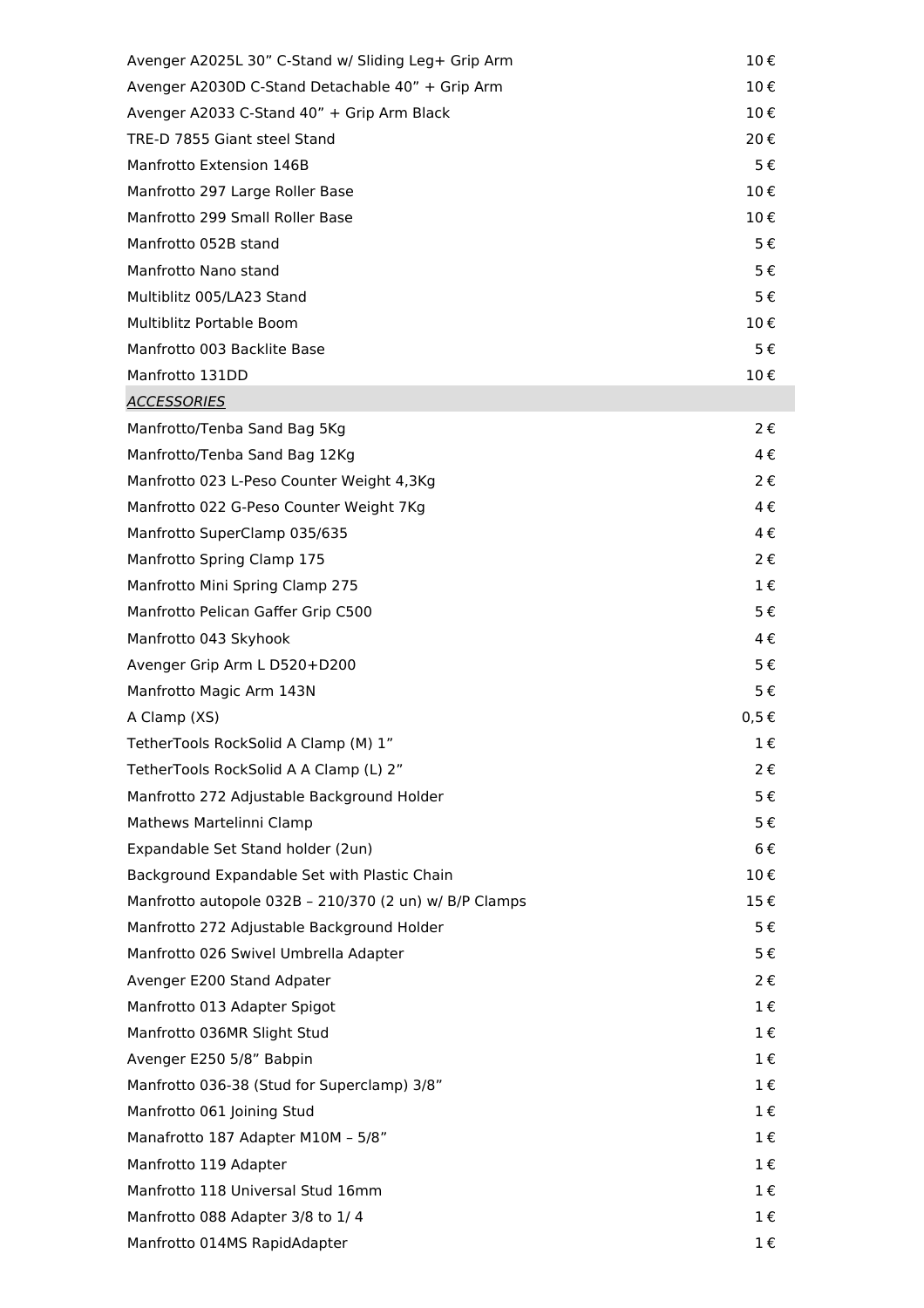# **LIGHT CONTROL & SHAPE FRAMES & SCREENS**

| FRAMES & SLKEENS                                                       |     |
|------------------------------------------------------------------------|-----|
| Lastolite Skylite Rapid 2x2m KIT INC:                                  | 55€ |
| Lastolite Skylite Rapid 2x2m                                           | 25€ |
| Lastolite Fabric 2x2m: silver/white Reflector                          | 8€  |
| Lastolite Fabric 2x2m: black/white Reflector                           | 8€  |
| Lastolite Fabric 2x2m: Diffuser 0.75 Stop                              | 8€  |
| Lastolite Fabric 2x2m: Diffuser 1.25 Stop                              | 8€  |
| Lastolite Skylite GripHead (2UN)                                       | 10€ |
| Lastolite Skylite Rapid 1x2m KIT INC:                                  | 40€ |
| Lastolite Skylite Rapid 1x2m                                           | 15€ |
| Lastolite Fabric 1x2m: silver/white Reflector                          | 5€  |
| Lastolite Fabric 1x2m: black/white Reflector                           | 5€  |
| Lastolite Fabric 1x2m: Diffuser 0.75 Stop                              | 5€  |
| Lastolite Fabric 1x2m: Diffuser 1.5 Stop                               | 5€  |
| Lastolite Skylite GripHead (2UN)                                       | 10€ |
| Lastolite HandHolder                                                   | 5€  |
| California Sun-Swater Big (6x8) (180x245) w/ 2/3rd Difuser + Boom-stik | 40€ |
| California Sun-Swater Big 1/3rd Difuser Screen                         | 15€ |
| California Sun-Swater Pro (4x6) (120x180) w/ 2/3rd Difuser + Boom-stik | 25€ |
| California Sun-Swater Pro 1/3rd Difuser Screen                         | 10€ |
| Manfrotto: Modular Frame 20x20 (610 x 610cm)                           | 50€ |
| Textiles 600cm x 600cm                                                 | 35€ |

| Manfrotto: Modular Frame 12X12 (366cmx366cm) | 35€ |
|----------------------------------------------|-----|
| Textiles 360cm x 360cm                       | 20€ |

#### **REFLECTORS**  $\overline{C}$

| Colapsive                                                       |     |
|-----------------------------------------------------------------|-----|
| Profoto M Silver/White (80cm)                                   | 8€  |
| Profoto M SunSilver/White (80cm)                                | 8€  |
| Profoto M Gold/White (80cm)                                     | 8€  |
| Profoto M Black/White (80cm)                                    | 8€  |
| Profoto L Silver/White (120cm)                                  | 15€ |
| Profoto L SunSilver/White (120cm)                               | 15€ |
| Profoto L Gold/White (120cm)                                    | 15€ |
| Profoto L Black/White (120cm)                                   | 15€ |
| Profoto L Tanslucent (120cm)                                    | 15€ |
| Walimex 5in1 (105cm) (Translucent/White/Silver/SunSilver/Black) | 10€ |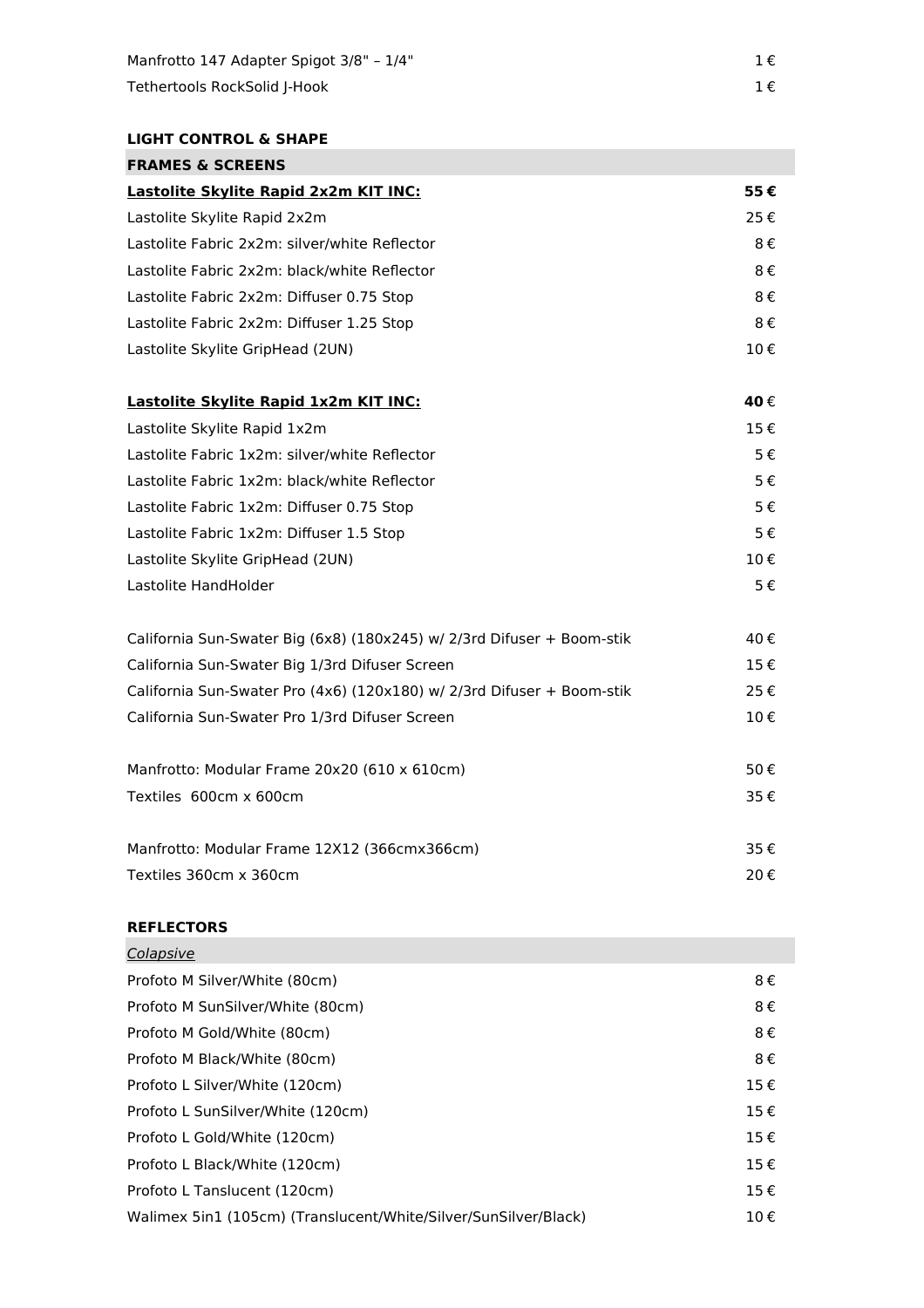| <u>Frame</u>                                                |                        |
|-------------------------------------------------------------|------------------------|
| California Sunbouncer Pro (4x6) (120x180cm) w/ Silver/White | 25€                    |
| California Sunbouncer Pro WhiteZebra/White Screen           | $15 \text{ } \epsilon$ |
| Walimex Pro Jumbo 150x200cm Silver/Gold + White/Blak        | 20€                    |

## **FLAGS & NETS**

| Rosco Black Molton 18x24 (46x61cm)        | $5 \in$ |
|-------------------------------------------|---------|
| Rosco Black Molton 24x36 (61x92cm)        | 10€     |
| Rosco Floppie Black 24x72 (61x182cm)      | 15€     |
| Rosco Floppy Black 48x48 (122x122cm)      | 20€     |
| Rosco Single Net 24x36 (61x92cm) Black    | 10€     |
| Rosco Double Net 24x36 (61x92cm) Black    | 10€     |
| Rosco Artificial Silk 1/4 24x36 (61x92cm) | 10€     |

## **OTHERS**

| Rosco Black Molton 2x3m            | 10€ |
|------------------------------------|-----|
| Rosco Black Molton 3x3m            | 10€ |
| Rosco Black Molton 2x4m            | 10€ |
| Stairville Black Molton 3x3m       | 10€ |
| Rosco Natural Molton 3x3m          | 10€ |
| Walimex White textile 3x6m         | 10€ |
| Styrofoam 200x100cm White          | 10€ |
| Styrofoam 200x100cm Black/Black    | 15€ |
| Styrofoam 200x100cm White/Black    | 15€ |
| Styrofoam floor holder             | 5€  |
| Styrofoam 100x100cm Silver/Silver  | 5€  |
| Styrofoam 100x100cm White          | 5€  |
| Styrofoam 100x100cm White / Silver | 5€  |
| Styrofoam 100x100cm White / Black  | 5€  |

# **COMPUTER & ...**

| LAPTOP, DESKTOP & ACCESSORIES                                                                             |      |
|-----------------------------------------------------------------------------------------------------------|------|
| Apple Macbook Pro 15" Touchbar (2019) 2,3GHz i9 / 16GB DDR4/ Radeon Pro 560X 4GB / SSD 500GB              | 125€ |
| Apple Mac Pro (Late 2013) 3,5Ghz 6-Core Xeon E5 / 16GB Ram / AMD FirePro D500 3072MB Graphics / SSD 250GB | 225€ |
| Display NEC Spectraview 24                                                                                | 75€  |
| Wacom Pen Tablet Intuos5 M                                                                                | 20€  |
| Wacom Wireless Kit                                                                                        | 5€   |
| Wacom Cintig 27"                                                                                          | 150€ |
| X-Rite i1Display                                                                                          | 15€  |
|                                                                                                           |      |

| CARD READER                                        |    |
|----------------------------------------------------|----|
| Sandisk ImageMate All-in-one - USB 3.0 Card Reader | 5€ |
| Lexar Professional Dual Shot Reader USB 3.0 SD/CF  | 5€ |
| Lexar Pro Workflow HR1 - USB 3.0 Hub               | 5€ |
| Lexar Pro Workflow CFR1 - CF Reader Module         | 5€ |
| Lexar Pro Workflow SR2 - SD Reader Module          | 5€ |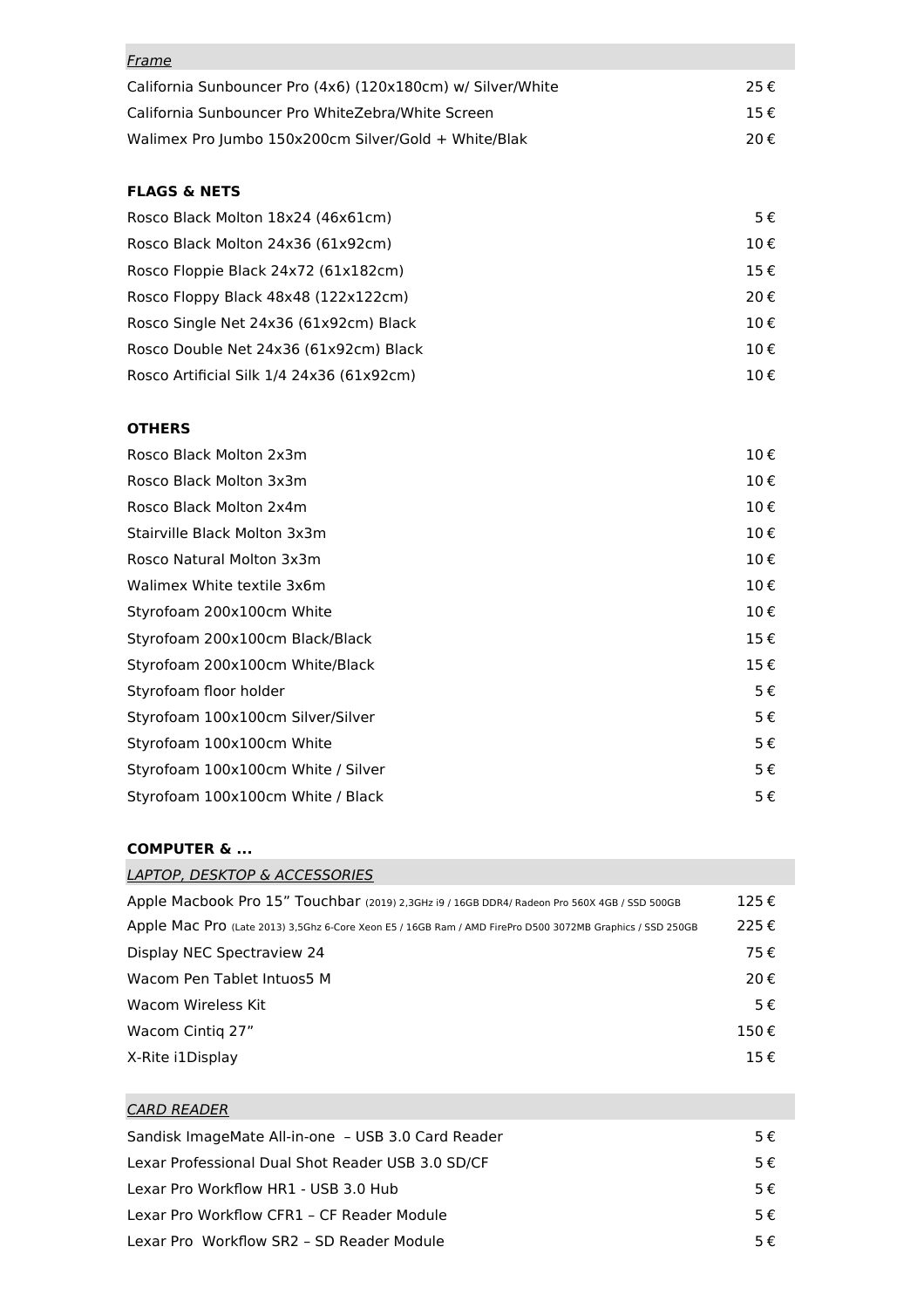| <b>TETHERED SYNC CABLES</b>                           |         |
|-------------------------------------------------------|---------|
| TetherTools USB-A 3.0 to USB Micro-B (4,6m)           | 5€      |
| TetherTools USB-A 3.0 To Female Active Extension (5m) | 5€      |
| TetherTools USB-A 3.0 to USB-B (4,6m)                 |         |
| TetherTools USB-C to USB-C (4,6m)                     | 5€      |
| TetherTools USB-C Core Controler Extension (4,6m)     | 5€      |
| TetherTools USB-C to USB Micro-B (4,6m)               | 5€      |
| TetherTools USB-C to USB-B (4,6m)                     | 5€      |
| Canon USB 2.0 to USB Mini-B                           | 5€      |
| Canon USB 3.0 to USB Micro-B                          | 5€      |
| Phaseone Firewire 800 9-pin to 9-pin                  | 5€      |
| TetherTools JerkStopper                               | $1 \in$ |
| TetherTools TetherBlock                               | 5€      |

# IWORK CASE & HYPERJUICE

| iWork Case                                       | 20€ |
|--------------------------------------------------|-----|
| Manfrotto Tripod w/ Leveling Head for iWork Case | 20€ |
| Hyperluice 1.5 222 battery                       | 25€ |
| Hyperjuice Car Charger                           | 5€  |
| Hyperjuice USB-C Adapter                         | 5€  |
| Hyperjuice Magsafe to Magsafe2 Converter         | 5€  |
| HyperJuice USB-C PD 100W                         | 15€ |

| PRINTER                          |            |
|----------------------------------|------------|
| Canon Selphy CP 1200             | 50€        |
| Epson SC-P600                    | 100€       |
| <b>EXPENDABLES FOR PRINTERS</b>  |            |
| Canon KP-108IN Cartridge & Paper | on Request |
| Epson SC600P Cartridges          | on Request |
| Hahnemuhle Inkjet paper          | on Request |
|                                  |            |

# **MISCELANEOUS**

| <b>Walimex Wind Machine</b><br>35€ |
|------------------------------------|
|                                    |
| Maguita Windmachine<br>15€         |
| OTS FH-700 Haze/fog Machine<br>35€ |
| Haze / Fog Liguid 1L<br>15€        |

# **TRANSPORT**

| 50€ |
|-----|
| 20€ |
| 25€ |
| 10€ |
|     |

# WOODS